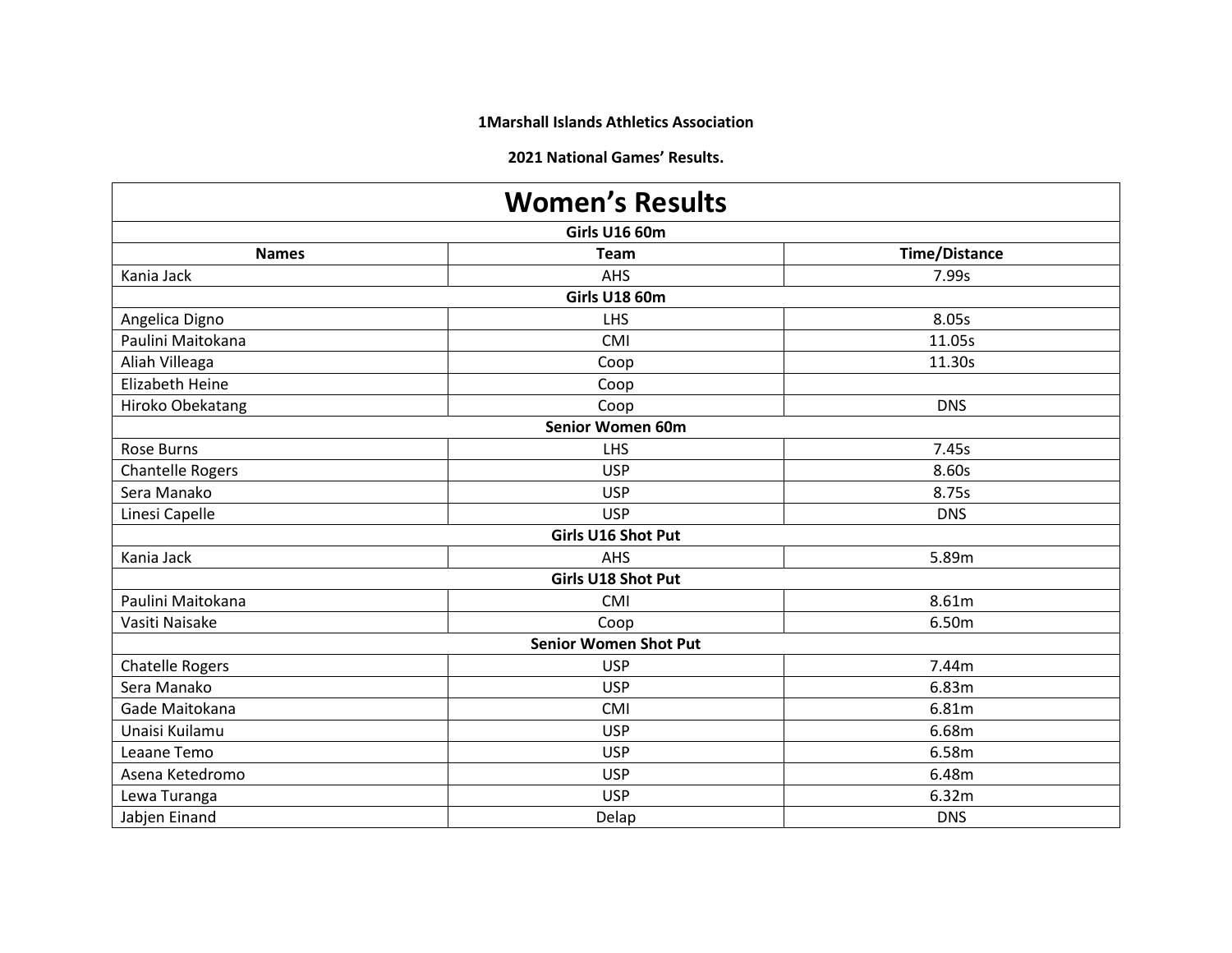|                         | <b>U18 Girls Discuss Throw</b>    |            |  |  |
|-------------------------|-----------------------------------|------------|--|--|
| Paulini Maitokana       | <b>MIHS</b>                       | 16.08m     |  |  |
| Vasiti Naisake          | Coop                              | 13.89m     |  |  |
|                         | <b>Senior Women Discuss Throw</b> |            |  |  |
| Gade Maitokana          | CMI                               | 19.05m     |  |  |
| <b>Chantelle Rogers</b> | <b>USP</b>                        | 15.44m     |  |  |
| Unaisi Kuilamu          | <b>USP</b>                        | 13.00m     |  |  |
| Sera Manako             | <b>USP</b>                        | 12.47m     |  |  |
| Leeane Temo             | <b>USP</b>                        | 9.91m      |  |  |
| Asena Ketedromo         | <b>USP</b>                        | <b>DNS</b> |  |  |
|                         | Men's Results                     |            |  |  |
| <b>Boys U16 60m</b>     |                                   |            |  |  |
| Jimmy Riklon            | <b>LHS</b>                        | 6.98s      |  |  |
| Emosi Maitokana         | <b>MIHS</b>                       | 7.55s      |  |  |
| Yanche Wang             | Coop                              | 7.79s      |  |  |
| Jordan Lomai            | <b>AES</b>                        |            |  |  |
|                         |                                   |            |  |  |
|                         |                                   |            |  |  |
|                         | <b>Boys U18 60m</b>               |            |  |  |
| <b>Tommy Anue</b>       | LHS                               | 5.91s      |  |  |
| <b>Luston Clement</b>   | LHS                               | 7.19s      |  |  |
| Jason Timothy           | <b>LHS</b>                        | 7.30s      |  |  |
| Jimmy Riklon            | <b>LHS</b>                        |            |  |  |
| Yale Kramer             | Coop                              |            |  |  |
| Jonathan Hawley         | Coop                              |            |  |  |
| Yuanzhu Huang           | Coop                              | <b>DNS</b> |  |  |
|                         | <b>Senior Men 60m</b>             |            |  |  |
| Jeki Lanki              | Delap                             | 6.19s      |  |  |
| Sakeo Temo              | <b>USP</b>                        | 6.26s      |  |  |
| Peter Filoitofi         | Rita                              |            |  |  |
| John Alefaio            | Rita                              |            |  |  |
| George Cabebula         | <b>USP</b>                        |            |  |  |